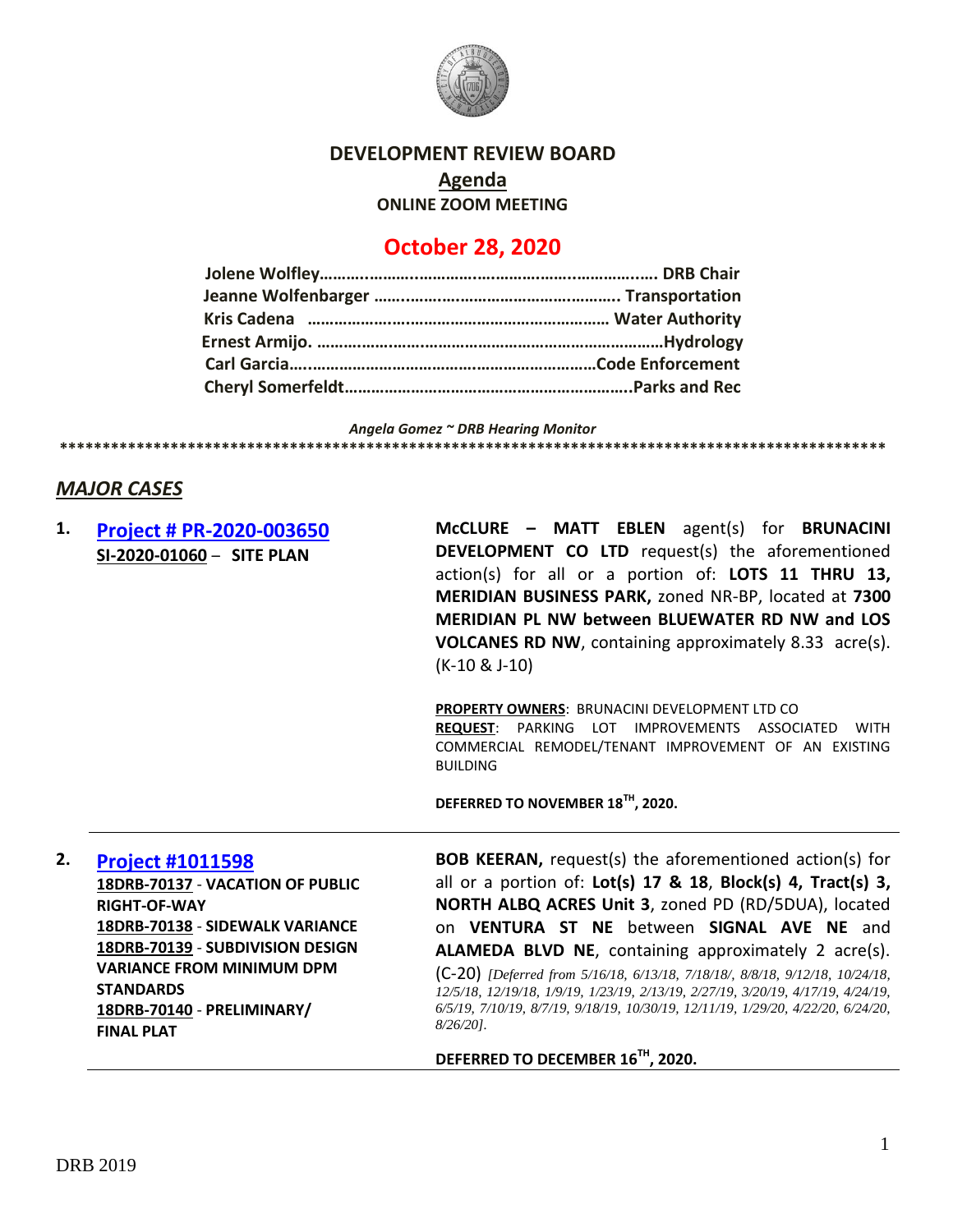### **3. [Project # PR-2019-002411](http://data.cabq.gov/government/planning/DRB/PR-2019-002411/DRB%20Submittals/PR-2019-002411_Sept_16_2020_Supplemental/Application/)**

**SD-2020-00102 – PRELIMINARY PLAT SD-2020-00103 – VACATION OF PUBLIC EASEMENT VA-2020-00154 – TEMPORARY DEFERRAL OF SIDEWALK CONSTRUCTION VA-2020-00155 -SIDEWALK WAIVER(A1) VA-2020-00157- SIDEWALK WAIVER (A2) VA-2020-00174** -**SIDEWALK WAIVER (A3) VA-2020-00179 -SIDEWALK WAIVER (A4) VA-2020-00160 -RDWAY WIDTH WAIVER (B1) VA-2020-00182 -RDWAY WIDTH WAIVER(B2) VA-2020-00183 -RDWAY WIDTH WAIVER(B3) VA-2020-00163 -RDWAY WIDTH WAIVER(B4) VA-2020-00164 -RDWAY WIDTH WAIVER(C) VA-2020-00165 -BLOCK WAIVER (D1) VA-2020-00166 -BLOCK WAIVER (D2) VA-2020-00185 – BLOCK WAIVER(D3) VA-2020-00168 – BLOCK WAIVER (D4) VA-2020-00169 – BLOCK WAIVER (D5) VA-2020-00170 – BLOCK WAIVER (D6) VA-2020-00171 – BLOCK WAIVER (D7) VA-2020-00172 – CUL DE SAC WAIVER (E)**

**ISAACSON & ARFMAN, INC**, PA agent(s) for **SUCCESS LAND HOLDINGS, LLC** request(s) the aforementioned action(s) for all or a portion of: **TRACTS A-1-A & B-1, ANDERSON HEIGHTS UNIT 4,** zoned R-1A, located at **118TH ST SW between AMOLE MESA AVE SW and COLOBEL SW**, containing approximately 82.931 acre(s). (N-08) *[Deferred from 7/8/20, 7/15/20, 8/26/20, 9/16/20, 10/14/20]*

**PROPERTY OWNERS**: SUCCESS LAND HOLDNGS LLC C/O PRICE LAND & DEVELOPMENT GROUP INC

**REQUEST**: PRELIMINARY PLAT, VACATION OF PUBLIC EASEMENT, VARIANCE REQUESTS FOR TEMPORARY DEFERRAL OF SIDEWALK, SIDEWALK WAIVER, VARIANCE TO IDO, VARIANCE TO DPM

**DEFERRED TO NOVEMBER 4TH, 2020.**

**4. [Project # PR-2020-003707](http://data.cabq.gov/government/planning/DRB/PR-2020-003707/DRB%20Submittals/PR-2020-003707_Jul_29_2020_Supp/Application/) SD-2020-00137- PRELIMINARY/FINAL PLAT SI-2020-00247 – SITE PLAN** *(Sketch Plat 7/8/20)* 

**ARCH + PLAN LAND USE CONSULTANTS** & **RESPEC** agent(s) for **SONATA TRAILS, LLC** request(s) the aforementioned action(s) for all or a portion of: **TRACTS 1, 2 & 3, UNIT 4,**  zoned MX-M, located at **UNIVERSE BLVD NW between PASEO DEL NORTE BLVD and TREELINE AVE NW**, containing approximately 29.9 acre(s). (C-10) *[Site Plan deferred from 6/3/20, 6/24/20, 7/15/20, 7/29/20, 8/26/20, 10/14/20]*

**PROPERTY OWNERS**: SONATA TRAILS LLC **REQUEST**: APARTMENT COMPLEX DEVELOPMENT

**DEFERRED TO NOVEMBER 18TH, 2020.**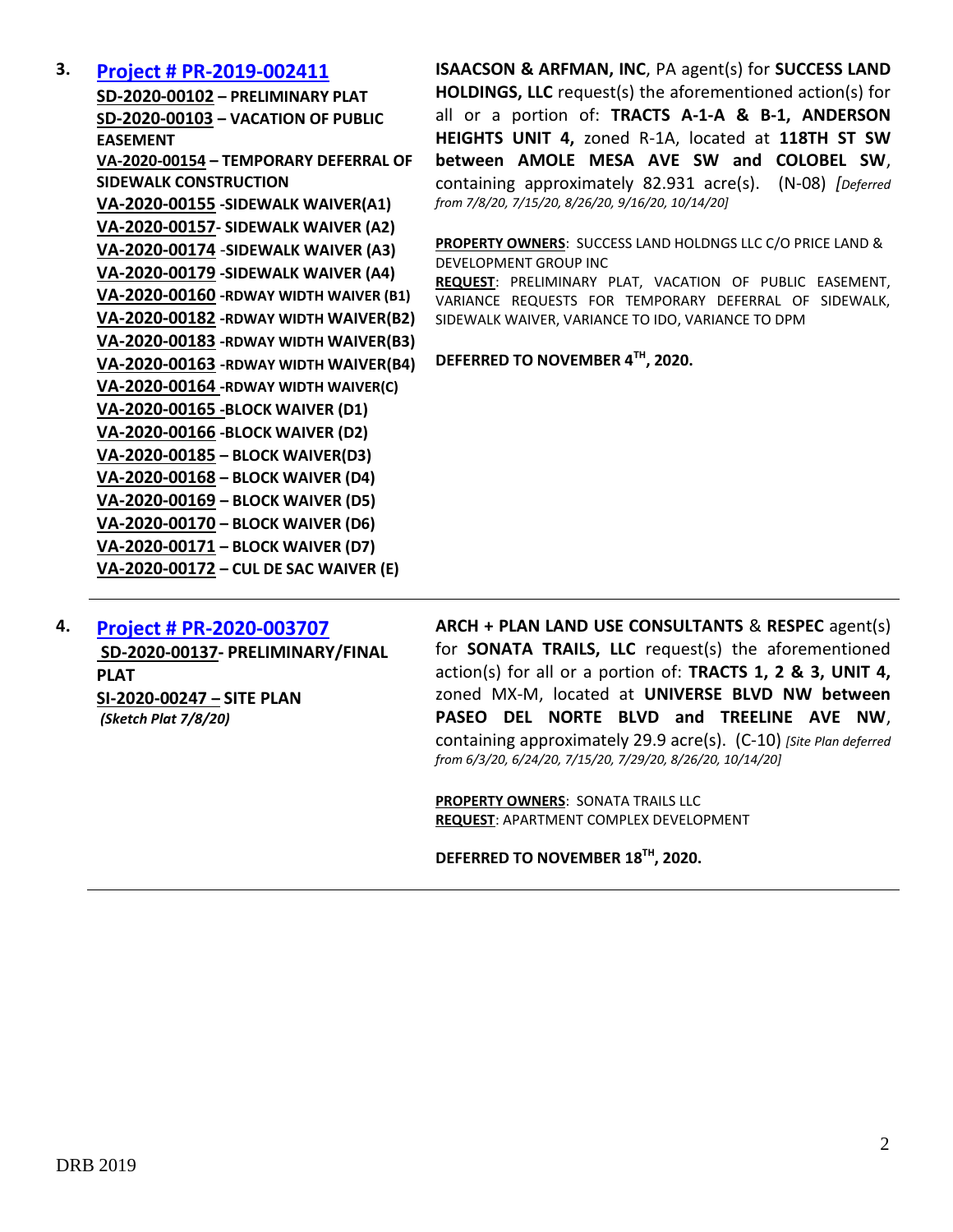**5. [Project # PR-2020-004133](http://data.cabq.gov/government/planning/DRB/PR-2020-004133/DRB%20Submittals/PR-2020-004133_Oct_28_2020/Application/PR-2020-004133%20Minor%20Plat%20Application.pdf) SI-2020-00809** - **SITE PLAN** *(Deferred from 10/21/20)* **SD-2020-00186 - PRELIMINARY/FINAL PLAT**

**CONSENSUS PLANNING INC.** agent(s) for **ALBUQUERQUE HOUSING AUTHORITY** request(s) the aforementioned action(s) for all or a portion of: **TRACT A, SIXBEE SUBDIVISION (EXCL PORT OUT TO R/W),** zoned R-T, located at **1880 BROADWAY PL NE between HANNETT AVE NE and McKNIGHT AVE NE**, containing approximately 3.43 acre(s). (H-14)*[Deferred from 9/16/20, 10/7/20, 10/21/20]*

**PROPERTY OWNERS**: ALBUQUERQUE HOUSING AUTHORITY **REQUEST**: SITE PLAN - 54-UNIT TOWNHOUSE DEVELOPMENT

**IN THE MATTER OF THE AFOREMENTIONED APPLICATION, BEING IN COMPLIANCE WITH ALL APPLICABLE REQUIREMENTS OF THE DPM AND THE IDO, THE DRB HAS** *APPROVED* **THE SITE PLAN . FINAL SIGN-OFF IS DELEGATED TO TRANSPORTATION FOR SOLID WASTE COMMENTS AND TO MOVE BUILDING "F" ONE FOOT TO THE EAST, AND TO PLANNING FOR PARKS AND REC NOTES REGARDING WROUGHT IRON GATE AND PERIMETER WALL, INDICATION OF OWNERSHIP AND MAINTENANCE AND POSSIBLE ENCROACHMENT AGREEMENT SHOULD OWNERSHIP CHANGE, AS WELL AS SOLID WASTE SIGNATURE.**

**IN THE MATTER OF THE AFOREMENTIONED APPLICATION, BEING IN COMPLIANCE WITH ALL APPLICABLE REQUIREMENTS OF THE DPM AND THE IDO, THE DRB HAS** *APPROVED* **THE PRELIMINARY/FINAL PLAT. FINAL SIGN OFF IS DELEGATED TO TRANSPORTATION FOR ADEQUATE SIDEWALK RIGHT-OF-WAY AND TO PLANNING FOR UTILITY COMPANIES SIGNATURES, AMAFCA SIGNATURE, AGIS DXF AND FOR PROJECT AND APPLICATION NUMBERS BE ADDED TO THE PLAT.**

## **6. [Project # PR-2020-004086](http://data.cabq.gov/government/planning/DRB/PR-2020-004086/DRB%20Submittals/PR-2020-004086_Oct_21_2020/Application/) SD-2020-00164** – **VACATION OF PUBLIC EASEMENT (PNM) SD-2020-00166 – VACATION OF PUBLIC EASEMENT(WATERLINE) SD-2020-00167 – VACATION OF PUBLIC EASEMENT(DRAINAGE) SD-2020-00165 – PRELIMINARY/FINAL PLAT VA-2020-00321 – SIDEWALK WAIVER**

**CONSENSUS PLANNING INC.,** agent(s) for **TITAN PROPERTY MANAGEMENT, LLC** request(s) the aforementioned action(s) for all or a portion of: **TRACT 1, THE FOOTHILLS,** zoned R-MH, located on **TENNYSON ST NE between ACADEMY RD NE and SAN ANTONIO DR NE**, containing approximately 16.0519 acre(s). (E-22)*[Deferred from 10/21/20]*

#### **PROPERTY OWNERS**: AMERICUS LLC

**REQUEST**: VACATE 3 EASEMENTS, REPLAT TO COMPETE VACATION AND DEDICATE ADDITION RIGHT-OF-WAY, AND WAIVER OF SIDEWALK ALONG SAN ANTONIO DRIVE.

#### **DEFERRED TO NOVEMBER 4TH, 2020.**

## *MINOR CASES*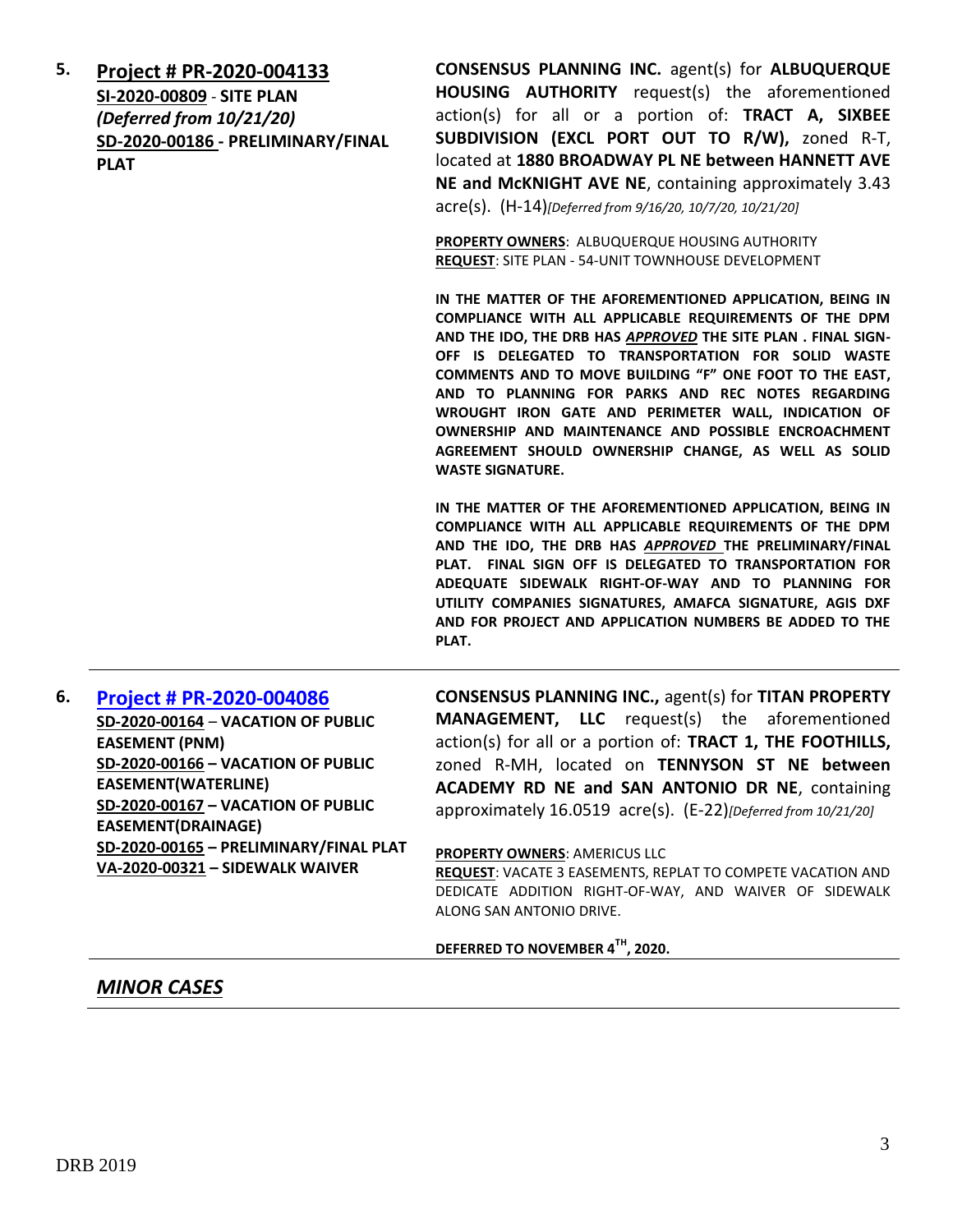| 7. | PR-2020-004086<br>SI-2020-01095 - FINAL SIGN-OFF OF EPC<br><b>SITE PLAN</b>           | <b>CONSENSUS PLANNING INC.</b> agent(s) for TITAN PROPERTY<br><b>MANAGEMENT, LLC</b> request(s) the aforementioned<br>action(s) for all or a portion of: TRACT 1, THE FOOTHILLS,<br>zoned R-MH, located at TENNYSON ST between ACADEMY<br>RD NE and SAN ANTONIO DR NE, containing approximately<br>16.0519 acre(s). (E-22) {Deferred from 10/14/20]                                                                                                                                        |
|----|---------------------------------------------------------------------------------------|--------------------------------------------------------------------------------------------------------------------------------------------------------------------------------------------------------------------------------------------------------------------------------------------------------------------------------------------------------------------------------------------------------------------------------------------------------------------------------------------|
|    |                                                                                       | PROPERTY OWNERS: AMERICUS LLC<br>REQUEST: DRB SIGN-OFF OF A SITE PLAN - EPC FOR A 281 UNIT MULTI-<br>FAMILY RESEDENTIAL DEVELOPMENT                                                                                                                                                                                                                                                                                                                                                        |
|    |                                                                                       | DEFERRED TO NOVEMBER 4TH, 2020.                                                                                                                                                                                                                                                                                                                                                                                                                                                            |
| 8. | PR-2020-003658<br>(1003859)<br>SI-2020-01052 - FINAL SIGN-OFF<br><b>EPC SITE PLAN</b> | <b>CONSENSUS PLANNING INC.</b> agent(s) for <b>GREYSTAR</b><br>request(s) the aforementioned action(s) for all or a portion<br>of: TRACT 4, NORTH ANDALUCIA AT LA LUZ, zoned PD,<br>located at 5301 ANTEQUERA RD NW between BOSQUE<br>SCHOOL RD and MIRANDELA ST, containing approximately<br>7.7061 acre(s). (E-12)[Deferred from 10/7/20, 10/21/20]                                                                                                                                      |
|    |                                                                                       | <b>PROPERTY OWNERS: SILVERLEAF VENTURES LLC</b><br><b>REQUEST: FINAL SITE PLAN SIGN-OFF</b>                                                                                                                                                                                                                                                                                                                                                                                                |
|    |                                                                                       | IN THE MATTER OF THE AFOREMENTIONED APPLICATION, BEING IN<br>COMPLIANCE WITH ALL APPLICABLE REQUIREMENTS OF THE DPM<br>AND THE IDO, WITH THE SIGNING OF THE INFRASTRUCTURE LIST<br>DATED OCTOBER 28 <sup>TH</sup> , 2020, THE DRB HAS <b>APPROVED</b> FINAL SIGN-OFF<br>OF EPC SITE PLAN . FINAL SIGN-OFF IS DELEGATED TO<br>TRANSPORTATION FOR NOTE FOR LANDING AT THE TOP OF<br>PERPENDICULAR RAMPS AND TO PLANNING FOR SOLID WASTE<br>SIGNATURE AND FOR SEAL SIGNING ON THE PLAN SHEET. |
| 9. | PR-2020-003442<br>SD-2020-00102 - AMENDMENT TO<br><b>INFRASTRUCTURE LIST</b>          | BOHANNAN HUSTON agent(s) for CORAZON DEL MESA 4,<br>LLC request(s) the aforementioned action(s) for all or a<br>portion of: A-6-C-A, MESA DEL SOL INNOVATION PARK<br>zoned PC, located on UNIVERSITY BLVD between STRYKER<br>RD and STIEGLITZ AVE, containing approximately 34.00<br>$\text{acre}(s)$ . (R-15, R & S-16)                                                                                                                                                                   |
|    |                                                                                       | PROPERTY OWNERS: CORAZON DEL MESA 4 LLC<br><b>REQUEST: AMENDMENT TO INFRASTRUCTURE LIST</b>                                                                                                                                                                                                                                                                                                                                                                                                |
|    |                                                                                       | IN THE MATTER OF THE AFOREMENTIONED APPLICATION, BEING IN<br>COMPLIANCE WITH ALL APPLICABLE REQUIREMENTS OF THE DPM<br>AND THE IDO, THE DRB HAS APPROVED THE AMENDED<br>INFRASTRUCURE LIST. THIS AMENDMENT DOES NOT EXTEND THE<br>EXPIRATION DATE OF THE ALREADY APPROVED PRELIMINARY PLAT.                                                                                                                                                                                                |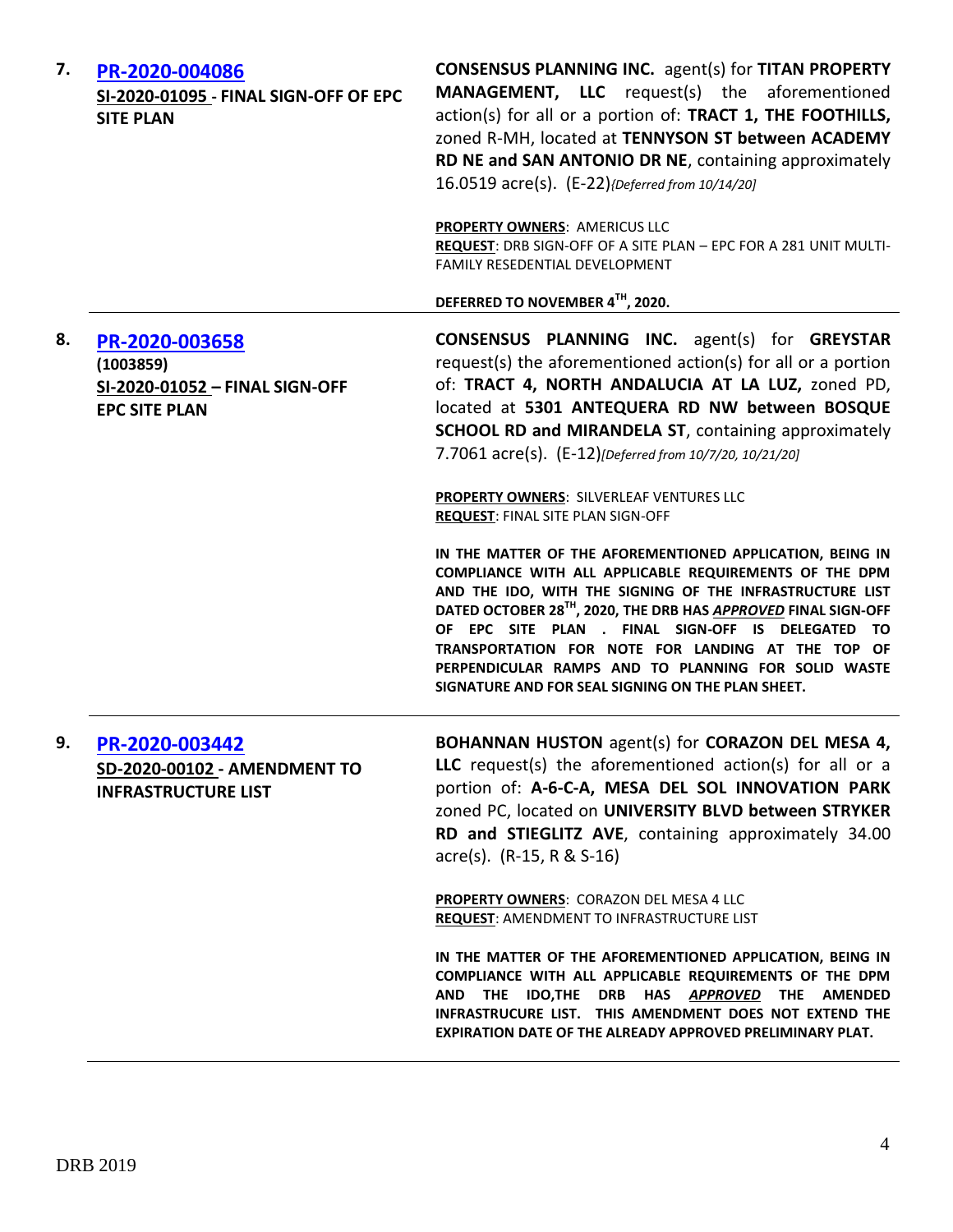| 10. | PR-2019-002973<br>SD-2020-00168 - PRELIMININARY/FINAL<br><b>PLAT</b>                                                      | ARCH + PLAN LAND USE CONSULTANTS agent(s) for<br>MANUEL GARZA request(s) the aforementioned action(s)<br>for all or a portion of: LOTS A & B, LANDS OF ROBERT<br>GARCIA, zoned MX-M, located at 1821 CANDELARIA NW<br>between SAN ISIDRO ST and GRIEGOS LATERAL, containing<br>approximately 0.258 acre(s). (G-13)[Deferred from 10/7/20]<br>PROPERTY OWNERS: MANUEL GARZA<br><b>REQUEST: CREATE 3 LOTS FROM 2 EXITING LOTS</b><br>DEFERRED TO NOVEMBER 18™, 2020.                                                                                                                 |
|-----|---------------------------------------------------------------------------------------------------------------------------|------------------------------------------------------------------------------------------------------------------------------------------------------------------------------------------------------------------------------------------------------------------------------------------------------------------------------------------------------------------------------------------------------------------------------------------------------------------------------------------------------------------------------------------------------------------------------------|
| 11. | PR-2020-003626<br>SD-2020-00130 - PRELIMINARY/FINAL<br><b>PLAT</b><br>(Sketch Plat 4/22/20)<br>VA-2020-00360 - DPM WAIVER | ARCH + PLAN LAND USE CONSULTANTS agent(s) for JULIAN<br>& SUSANA CULL request(s) the aforementioned action(s)<br>for all or a portion of: 7A & 7B, VAN CLEAVE ACRES zoned<br>R-A, located at 1540 VAN CLEAVE NW between SAN<br><b>ISIDRO</b><br><b>ST</b><br><b>GRIEGOS</b><br>and<br>LATERAL,<br>containing<br>approximately 0.8233 acre(s). (G-13) [Deferred from 7/15/20,<br>7/29/20, 8/12/20, 9/2/20, 9/30/20, 10/14/20]<br><b>PROPERTY OWNERS: JULIAN &amp; SUSANA CULL</b><br><b>REQUEST: LOT LINE ADJUSTMENT BETWEEN 2 EXISTING LOTS</b><br>DEFERRED TO NOVEMBER 4TH, 2020. |
| 12. | PR-2020-004539<br>SD-2020-00169- PRELIMINARY/FINAL<br><b>PLAT</b>                                                         | ALDRICH LAND SURVEYING agent(s) for LAS VENTANAS<br>NM, INC. request(s) the aforementioned action(s) for all or<br>a portion of: LOTS 1, 2, 3 & 5, VILLA LOMA ESTATES zoned<br>PD, located on NORTH SIDE OF MONTGOMERY between<br>SHILOH PL NE and TRAMWAY BLVD NE, containing<br>approximately 0.2537 acre(s). (F-22)[Deferred from 10/14/20]<br>PROPERTY OWNERS: LAS VENTANAS NM, LLC<br>REQUEST: CREATE 5 NEW LOTS FROM 5 EXISTING LOTS FOR<br>GRANTING/CREATION OF ACCESS AND MAINTENANCE EASEMENT<br>DEFERRED TO NOVEMBER 4TH. 2020.                                          |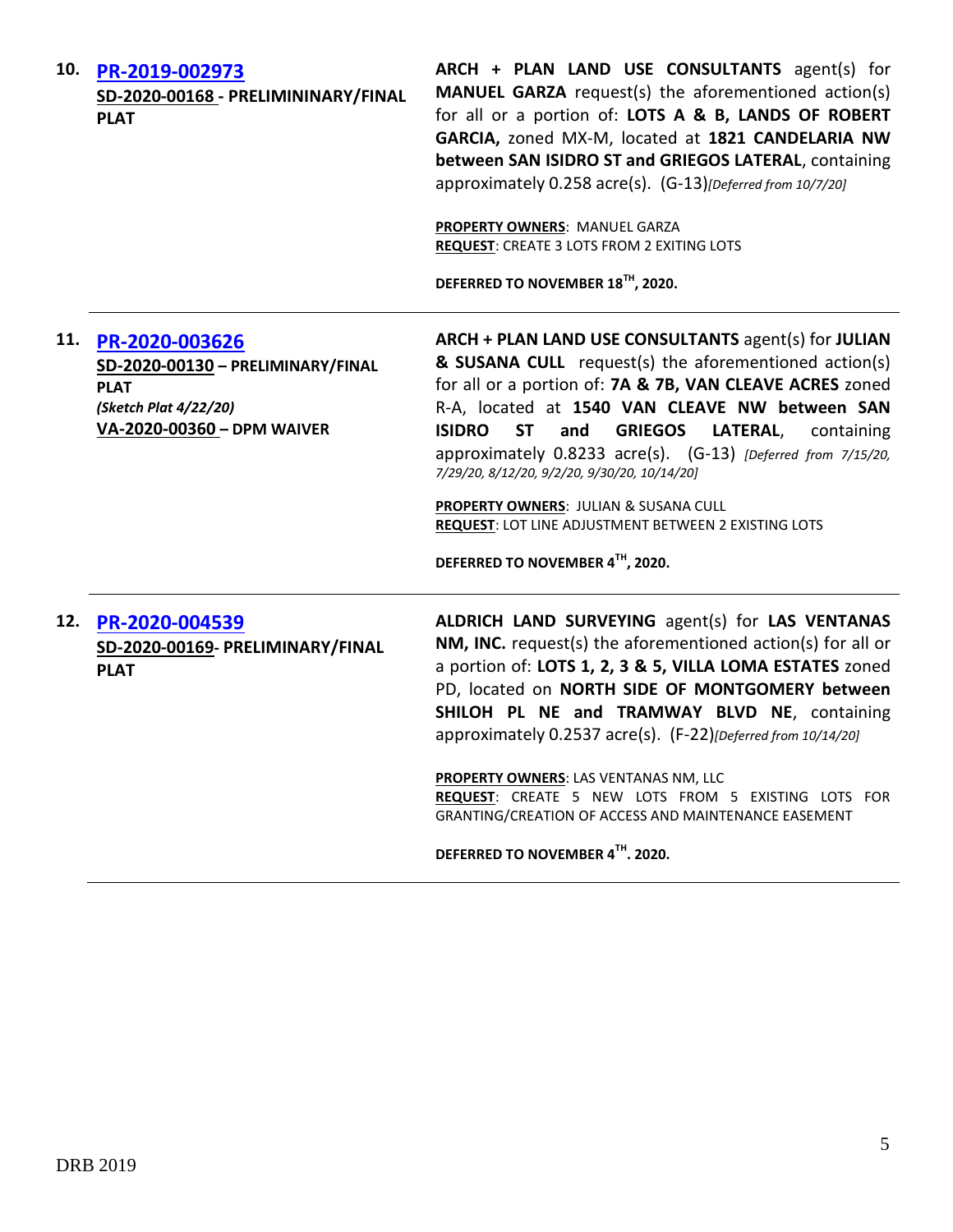| 13. | Project # PR-2018-001501<br>SD-2020-00077 - PRELIMINARY/FINAL<br><b>PLAT</b><br>VA-2019-00290 - SIDEWALK VARIANCE<br>VA-2019-00289 - STREET VARIANCE<br>(variances deferred from 4/29/20) | <b>ISAACSON &amp; ARFMAN, INC agent(s) for MONTANO FAMILY</b><br><b>HOMES LLC</b> request(s) the aforementioned action(s) for all<br>or a portion of: TRACT 6-A-2, NORTH FOURTH ST<br>HOMESITES ADDN, zoned R-1C, located at 712 MONTANO<br>RD NW between 9TH ST NW AND HARWOOD LATERAL,<br>containing approximately 1.7 acre(s). (F-14)[Deferred from<br>5/6/20, 6/3/20, 6/24/20, 10/21/20]<br>PROPERTY OWNERS: MONTANO FAMILY HOMES LLC, TIM NISLY<br>REQUEST: MINOR SUBDIVISION PRELIMINARY PLAT APPROVAL<br>DEFERRED TO NOVEMBER 18TH, 2020.                                                                                                                                                                                                                                                                                                                                                 |
|-----|-------------------------------------------------------------------------------------------------------------------------------------------------------------------------------------------|--------------------------------------------------------------------------------------------------------------------------------------------------------------------------------------------------------------------------------------------------------------------------------------------------------------------------------------------------------------------------------------------------------------------------------------------------------------------------------------------------------------------------------------------------------------------------------------------------------------------------------------------------------------------------------------------------------------------------------------------------------------------------------------------------------------------------------------------------------------------------------------------------|
| 14. | Project #PR-2019-002811<br>SD-2019-00158 - PRELIMINARY/FINAL<br><b>PLAT</b>                                                                                                               | <b>RICHARD CHAVEZ</b> request(s) the aforementioned action(s)<br>for all or a portion of LOTS 7-10 BLOCK 44 PEREA<br>ADDITION, zoned R-1A, located at NEC of 15 <sup>th</sup> ST NW and<br><b>GRANITE AVE NW, containing approximately 0.32 acre(s).</b><br>$(J-13)$ [Deferred from $9/11/19$ ]<br>PROPERTY OWNERS: CHAVEZ RICHARD GERARD<br><b>REQUEST: REPLAT 4 LOTS INTO 2</b><br>DEFERRED TO NOVEMBER 4TH, 2020.                                                                                                                                                                                                                                                                                                                                                                                                                                                                             |
| 15. | PR-2018-001402<br>(1001047)<br>SI-2020-01164 - EPC FINAL SITE PLAN<br><b>SIGN-OFF</b>                                                                                                     | <b>CONSENSUS PLANNING, INC.</b> agent(s) for <b>GAMMA</b><br>DEVELOPMENT, LLC request(s) the aforementioned<br>action(s) for all or a portion of: LOTS 1 THROUGH 3 BLOCK<br>1 PLAT OF WEST BANK ESTATES WITH TRACT A-11 LANDS<br>OF SUZANE H POOLE, TRACT C-1 PLAT OF TRACTS C-1, C-2<br>AND LOT 4-A LANDS OF SUZANNE H POOLE BEING A<br>REPLAT OF TRACT C LANDS OF SUZANNE H POOLE TRACT C<br>ANNEXATION PLAT LAND, AND LOT 4-A PLAT OF TRACTS<br>C-1, C-2 & LOT 4-A LANDS OF SUZANNE H POOLE BEING A<br>REPLAT OF TRACT C LANDS OF SUZANNE H POOLE TRACT C<br>ANNEXATION PLAT LAND, zoned R-A, located at 5001<br>NAMASTE RD NW between LA BIENVENIDA PL and<br><b>OXBOW OPEN SPACE, containing approximately 22.75</b><br>$\arccos(5)$ . (F-11 & F-12)<br><b>PROPERTY OWNERS: DANIELS FAMILY PROPERTIES LLC</b><br><b>REQUEST: EPC SITE PLAN SIGN-OFF</b><br>DEFERRED TO NOVEMBER 18TH, 2020. |

*SKETCH PLAT*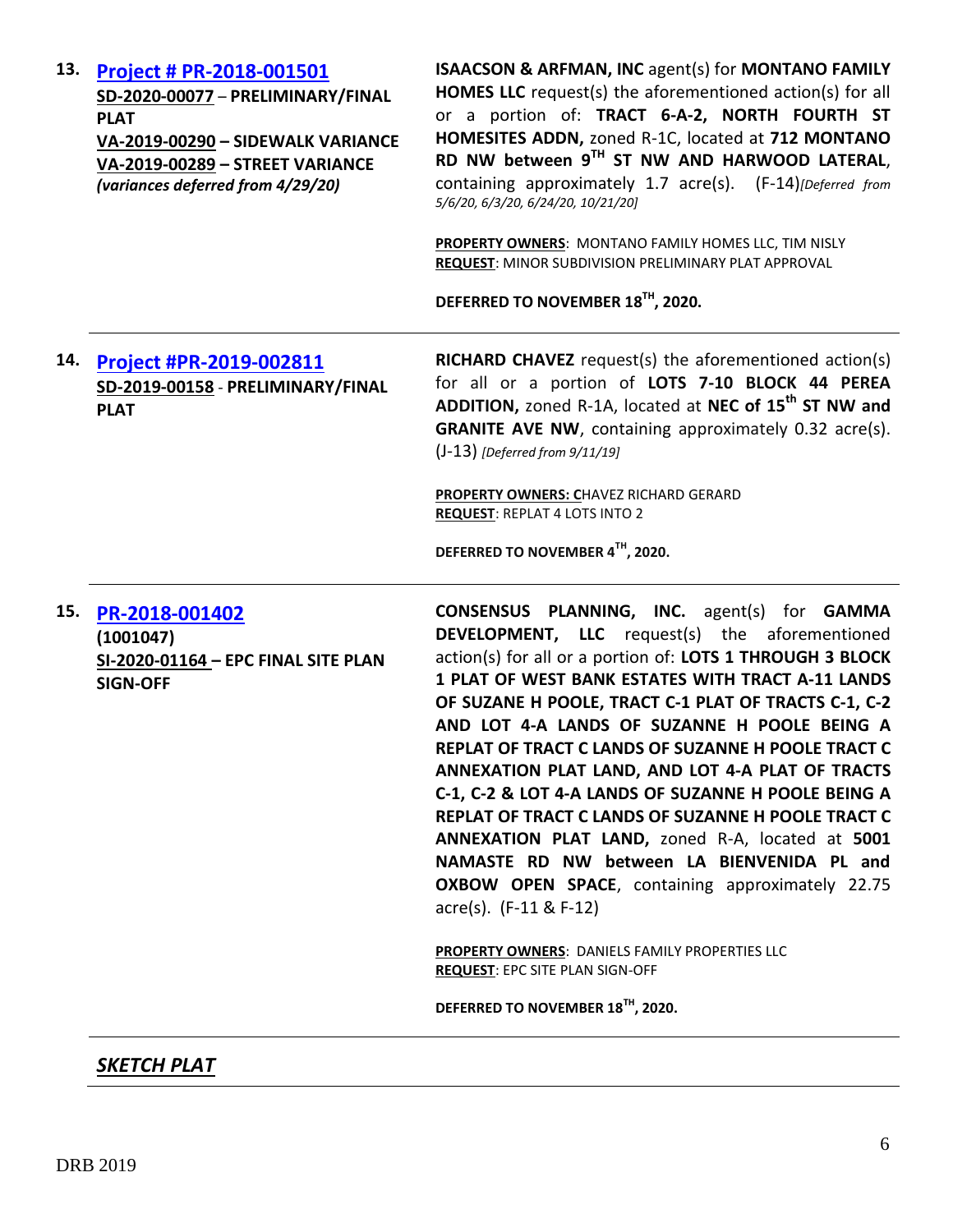**16. [PR-2018-001579](http://data.cabq.gov/government/planning/DRB/PR-2018-001579/DRB%20Submittals/PR-2018-001579_Oct_28_2020/Application/Application_SketchPlat_Final_10.20.pdf)**

**(1002202) PS-2020-00100 -SKETCH PLAT**

**DEKKER, PERICK, SABATINI** request(s) the aforementioned action(s) for all or a portion of: **TR A FINAL PLAT PARCEL Z AND TRACTS A, D, E, F, F-1, G & H WINROCK CENTER ADDITION CONT 1.4709 AC**, zoned MX-H, located at **2100 LOUISIANA BLVD NE**, containing approximately 1.4709 acre(s). (J-18 & J-19)

**PROPERTY OWNERS: WINROCK PARTNERS LLC REQUEST**: SKETCH PLAT REVIEW FOR AN URGENT AND EMERGENCY CARE FACILITY

**THE SKETCH PLAT WAS REVIEWED AND COMMENTS WERE PROVIDED**

| 17. | PR-2020-004595<br>PS-2020-00101 - SKETCH PLAT | JAG PLANNING & ZONING agent(s) for 505 SOLUTIONS LLC<br>request(s) the aforementioned action(s) for all or a portion<br>of: PARCELS A & B and PARCELS 1 & 3, LANDS OF<br>ALBUQUERQUE RANCH ESTATES AND LANDS<br><b>OF</b><br>ALBUQUERQUE ACADEMY, zoned PD, located<br><sub>on</sub><br>WALKERWAY ST NE between SPAIN RD NE and ACADEMY<br><b>RD NE</b> , containing approximately 4.650 acre(s). (E-22) |
|-----|-----------------------------------------------|----------------------------------------------------------------------------------------------------------------------------------------------------------------------------------------------------------------------------------------------------------------------------------------------------------------------------------------------------------------------------------------------------------|
|     |                                               | <b>PROPERTY OWNERS: MCKAY HORACE F JR ETUX ETAL, SECURITY</b><br>CAPITAL PACIFIC TRUST C/O PROPETY TAX DEPT, THE ALBUQUERQUE<br><b>ACADEMY INC</b><br>REQUEST: SKETCH PLAT TO SUBDIVIDE 4 LOTS INTO 11 LOTS, AND<br>GRANT A PRIVATE EASEMENT AND A PUBLIC UTILITY EASEMENT AND<br>VACATE A PRIVATE ACCESS EASEMENT                                                                                       |
|     |                                               | THE SKETCH PLAT WAS REVIEWED AND COMMENTS WERE PROVIDED                                                                                                                                                                                                                                                                                                                                                  |
| 18. | PR-2020-004596<br>PS-2020-00102 - SKETCH PLAT | <b>MARK BURAK, PE</b> agent(s) for <b>ISSA RABADI</b> request(s) the<br>aforementioned action(s) for all or a portion of: UNIT 17<br>BLOCK 8, VOLCANO CLIFFS SUBDIVISION, zoned MX-T,<br>located on UNIVERSE between UNSER BLVD and SQUAW<br><b>RD</b> , containing approximately 30.14 acre(s). (D-10)                                                                                                  |
|     |                                               | PROPERTY OWNERS: RABADI ISSA & NANCY<br>REQUEST: DIVIDE EXITING 30 ACRE PARCEL INTO 89 RESIDENTIAL<br>TOWNHOME LOTS, TWO APARTMENT COMPLEXES, AND A<br>COMMERCIAL DEVELOPMENT                                                                                                                                                                                                                            |
|     |                                               | THE SKETCH PLAT WAS REVIEWED AND COMMENTS WERE PROVIDED                                                                                                                                                                                                                                                                                                                                                  |

**19.** Other Matters: None.